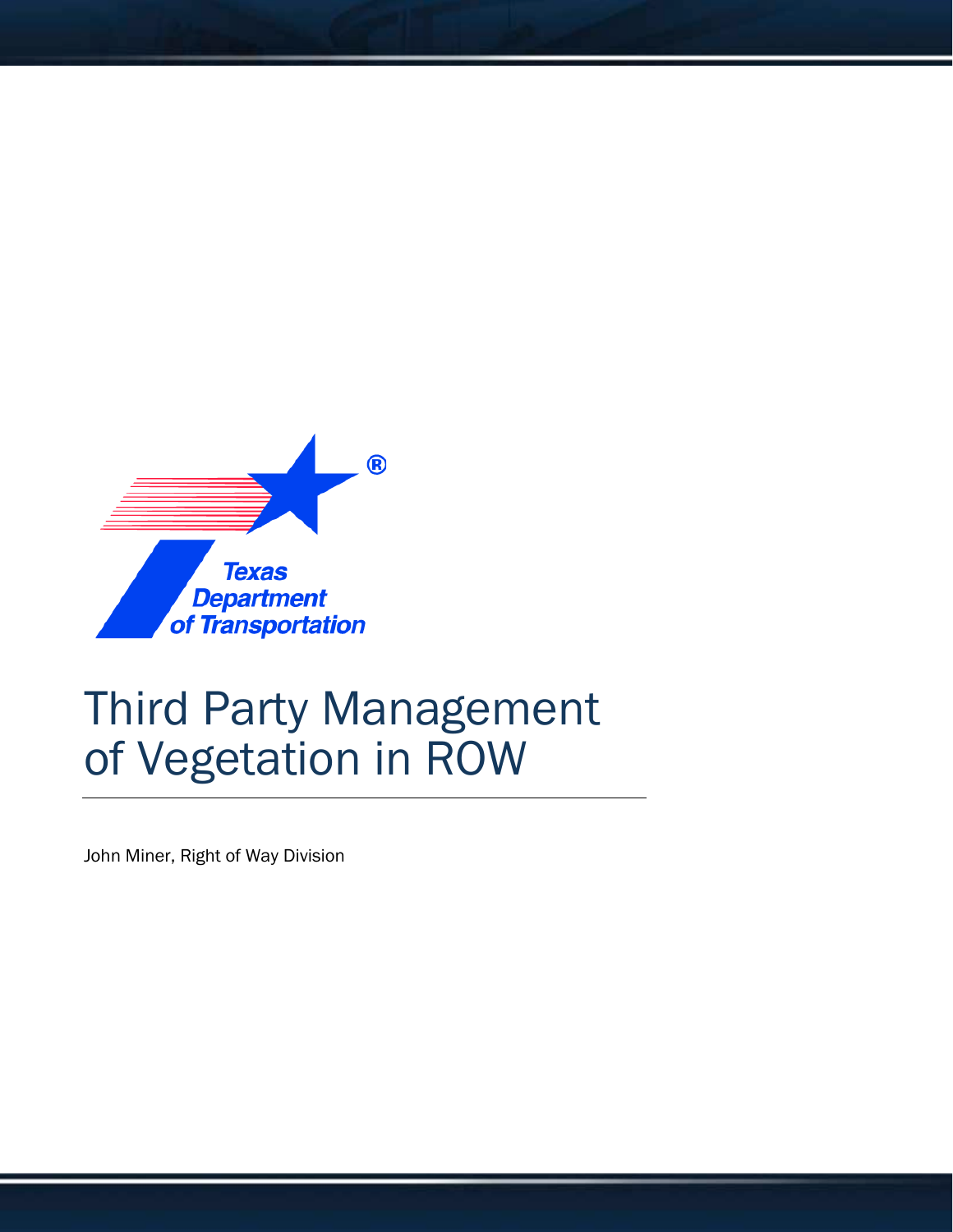### **Overview**

From the fifty states within the United States, thirty-two make provisions for some kind of third-party management of vegetation in state owned highway right of way (ROW). What constitutes as management varies from state to state, ranging from only allowing pruning and trimming to allowing clear cutting of trees.

#### *Authority*

Thirty-nine states either prohibit or allow vegetation management through statute. Of those thirty-nine, thirty allow vegetation management and nine do not; collectively, twenty-two promulgate rules to enforce their vegetation control statutes.

Only the states of Wyoming and New Mexico do not reference specific statutes in regards to vegetation yet maintain administrative rules on the subject. Both states prohibit ROW vegetation control.

Only three states, Arkansas, Illinois, and Indiana have neither statute nor rule that address vegetation management. All three of these states allow the practice solely through departmental policy.

#### *Visibility Area*

The states that allow for vegetation management have different methods for determining the area to be manipulated. The approaches can be set into four categories:

- Most of the smaller states or states with sparse vegetation do not define work areas for vegetation management. Each applicant makes a request and the state sets the scope of work on a case-by-case basis.
- A small number of states define the work area as the section of ROW adjacent to the property on which the sign/business is located. These states typically have one method that is shared between signs and other commercial activities.
- A large number of states allow cutting a defined distance before the sign/business. These distances can range from as little as 300 feet to as large as 1,000 feet. This creates a rectangular section of ROW that is managed.
- In states with the most developed programs, the work area is defined as a triangular section of ROW measured from the sign/business. These systems are typically used in states with large amounts of vegetation, such as Georgia. These systems can be as simple as three points to as complex as five points (North Carolina).

Another common practice with visibility areas is having the size of the area vary with either roadway type or the legal posted speed limit.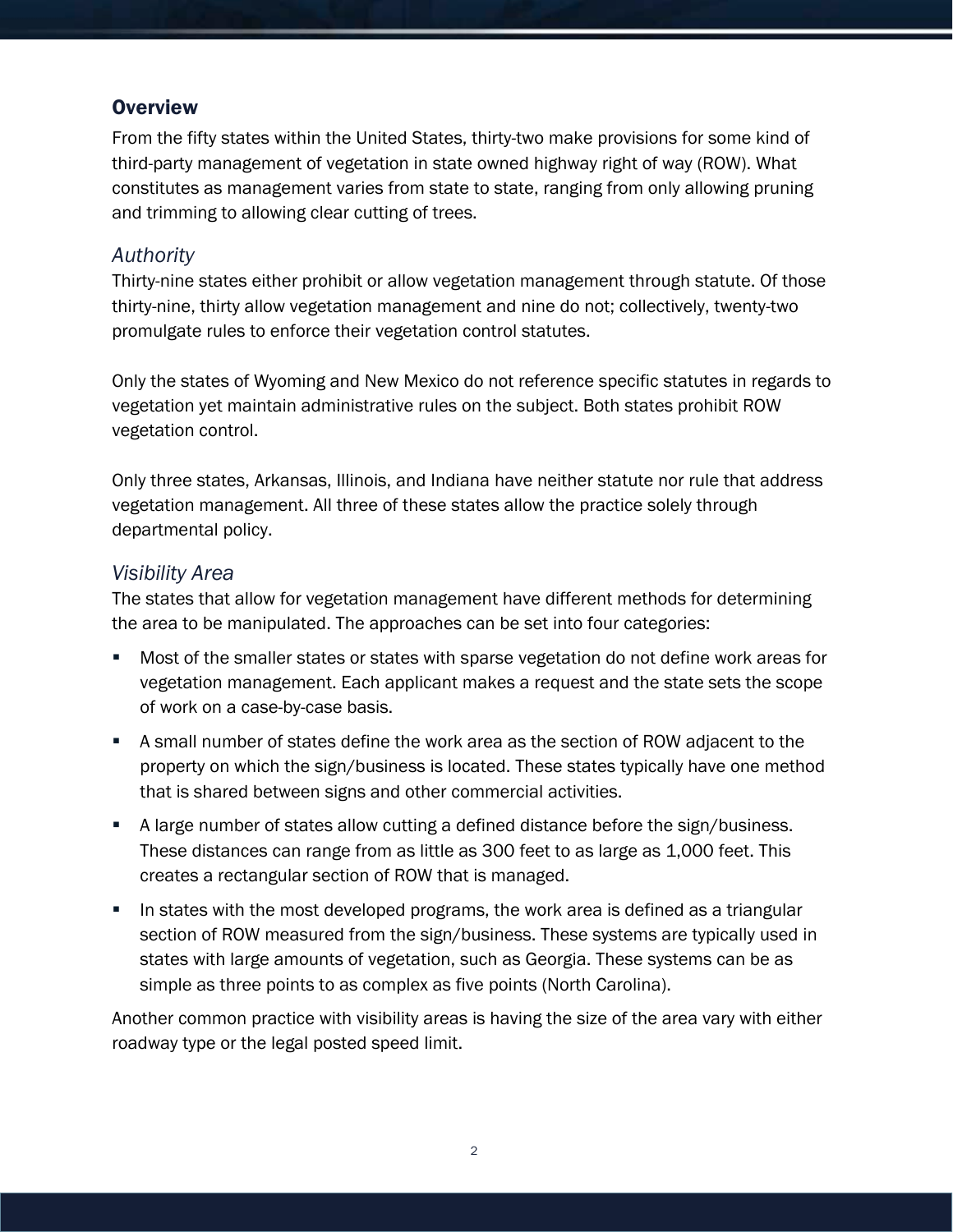#### *Other Requirements*

Nearly all states that participate in some level of vegetation control require that all applicants be bonded. A smaller number of states also require that the applicant have liability insurance.

Most states restrict the type or quality of vegetation that can be removed or pruned. Almost all states protect their state tree from being removed, with some protecting cutting as well.

Nearly all states require that work be performed by an arborist or in accordance with either national or state guidelines for plant cutting and removal.

#### In Relation to Outdoor Advertising Signs

Of the thirty-two states that allow for vegetation management, thirty-one allow for ROW vegetation to be manipulated to increase visibility to Outdoor Advertising (ODA) signs. These states typically make similar requirements of their signs, but the specific requirements are rarely the same. Below is a list of common restrictions placed on ODA signs:

- Ten states (FL, GA, IL, KS, MS, MO, NE, NC, SC, and WI) require that signs be in place for a number of years before being eligible for vegetation management, with two years as the lowest requirement and five as the highest.
- All states require that signs applying be permitted and legal. Conformity is not always taken into account, and non-conforming signs are either ineligible for vegetation management or have their ability or applicable scope of work reduced.

Some of these restrictions are also in place for vegetation management when used to improve visibility to non-sign entities.

#### *Height*

Only two states, Georgia and South Carolina, incorporate sign height into their vegetation management regulations. Both states set a maximum allowable height for vegetation management eligibility, and both allow sign owners to lower their sign to the maximum height in order to become eligible. South Carolina requires the sign lowered to the maximum 50 ft. or to half the original height of the sign, whichever is lower, and waives any vegetation management fees for ten years. Georgia only maintains that the signs be lowered to a height of 75 ft.

## In Relation to Other Entities fronting the ROW

Twenty-three states allow for third parties that are not Outdoor Advertising sign owners to remove vegetation from the state ROW. Of these, only eleven (CA, KY, MI, MS, NC, NJ, NY, PA, RI, SC, and WI) issue a separate permit or have enumerated requirements for non-sign vegetation management. The remaining either permit all vegetation work under a general use permit or, less commonly, will include signs and other businesses in the same "commercial" category.